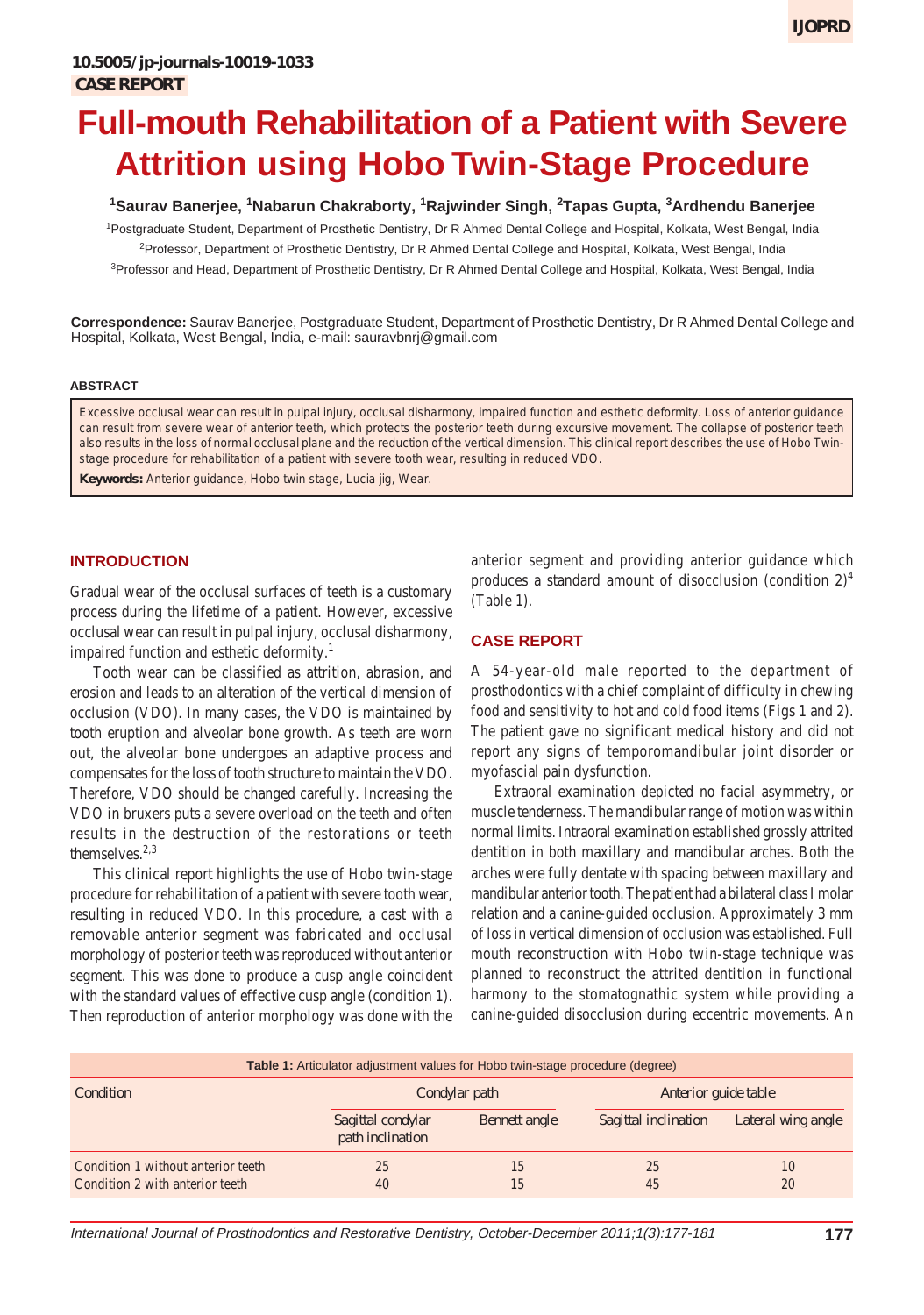

**Fig. 1:** Preoperative intraoral view in occlusion



**Fig. 2:** Preoperative intraoral occlusal view

increase of 3 mm of vertical dimension was also planned. The amount of bite rise to be achieved was also evaluated using the 'Closest S- speaking space' or the 'Freeway space' technique.

# **PROCEDURE**

1. Consent was taken from the patient before the start of treatment. Impressions of both arches were made with irreversible hydrocolloid material (Tropicalgin, Zhermack, Italy) and diagnostic casts were obtained.

- 2. The maxillary cast was mounted on a semi-adjustable articulator (Whip Mix) with a facebow transfer and mandibular cast was mounted with a Lucia Jig in the anterior region and interocclusal records (Bitrex, Equinox, Netherlands) in the posterior region.
- 3. An occlusal splint (Heat-cured acrylic resin, DPI, Mumbai.) was provided to the patient as part of reversible interventional modalities to evaluate adaptation of the patient to altered VDO. The patient was kept in diagnostic and observational period of 6 weeks before the definitive restorative phase of rehabilitation was started.
- 4. A diagnostic wax-up of the full mouth restoration was carried out at the increased vertical dimension for posterior teeth without the anterior segment of maxillary cast in place. To produce standard effective cusp angles, the condylar and the incisal guidance were set to condition 1. At this position the diagnostic wax-up was balanced in protrusive excursion and lateral excursions. The anterior segment of the cast was reassembled and the condylar guidance and incisal guidance were set again (condition 2) and the wax-up was completed so as to generate posterior disocclusion (Fig. 3).



**Fig. 3:** Diagnostic wax-up

5. Teeth number 16, 17, 26, 27, 36, 37, 46 and 47 were prepared for full coverage metal restoration while remaining teeth were prepared for metal-ceramic restorations. Stage I temporary restorations (DPI dental products, Mumbai) were fabricated chairside quadrant by quadrant during several appointments to minimize patient discomfort. The patient's vertical dimension of occlusion was maintained by using unprepared second molar teeth as occlusal vertical stops, which will be prepared later. Minimal occlusal reduction is indicated for patients scheduled for rehabilitation at an altered vertical dimension of occlusion.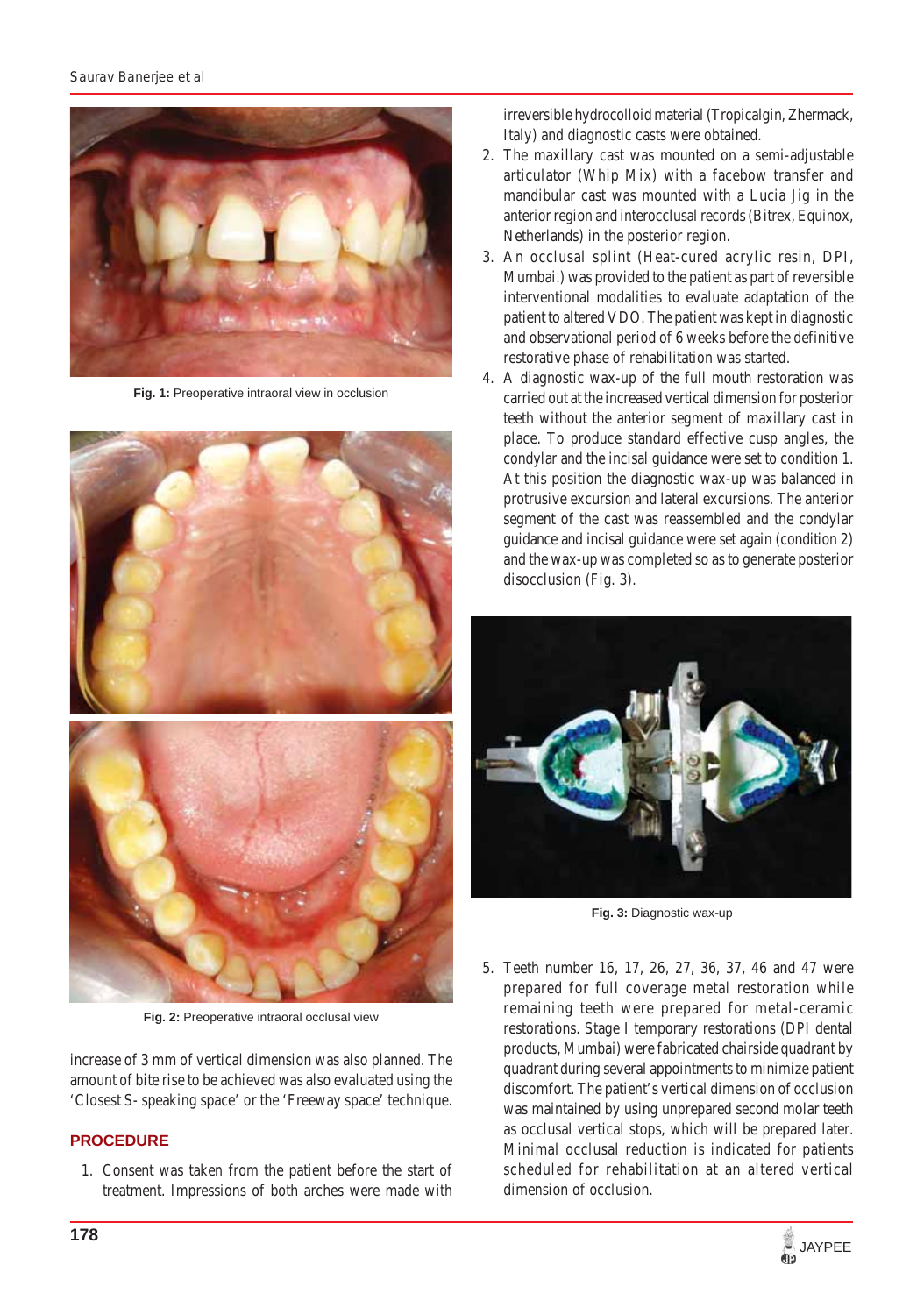- 6. Then the second molars were prepared and stage II temporaries (DPI dental products, Mumbai) were fabricated using the index of the diagnostic wax-up and cemented with ZnO noneugenol cement (Freegenol, GC, India) and left for 3 weeks.
- 7. Once the patient was adapted to this position, a final full arch impression for maxillary and mandibular teeth was made using poly (vinyl siloxane) impression material (Reprosil, Dentsply, USA), and casts were poured in type IV gypsum (Kalabhai Karson, Mumbai). This cast was mounted on Whip-Mix articulator using the facebow transfer.
- 8. Now to transfer the vertical dimension and centric relation, temporaries were removed from both maxillary and mandibular left posterior region while the temporaries of right and anterior maxillary and mandibular region acted as a stop. Interocclusal recording material was injected between the left maxillary and mandibular prepared tooth. Likewise, the temporaries were removed from right maxillary and mandibular region while the temporaries were present in left, an anterior region of both arches, interocclusal record was injected between the right maxillary and mandibular prepared tooth, the same procedure was followed in anterior region. The three segmental interocclusal records thus obtained were used to mount the mandibular cast.
- 9. The wax pattern was fabricated with the anterior mandibular segment removable following condition 1 and 2 (Figs 4 to 6). All the wax patterns were cast, and metal copings (KeraN, Germany) were tried in patient's mouth. Definite restorations with PFM crowns exhibiting a vital and natural appearance with proper contour and shade were fabricated.
- 10. Permanent cementation was done with GIC luting cement (Ketac Cem, 3M ESPE, Germany). Oral hygiene instructions emphasizing use of dental floss and proper brushing were given and follow-up was carried out at a interval of 6 weeks (Figs 7 to 11).

#### **DISCUSSION**

Function and health can be restored for worn out dentition using Hobo twin-stage procedure. There has been conflicting opinion whether to work simultaneously or to work on different segments of the arch individually. The proponents of the later theory states that work can be completed more quickly and easily and with much more comfort for the patient. The total



**Fig. 5:** Wax pattern after condition 2



**Fig. 6:** Wax pattern after condition 2



**Fig. 4:** Wax-up after condition 1



**Fig. 7:** Postoperative intraoral view of maxillary arch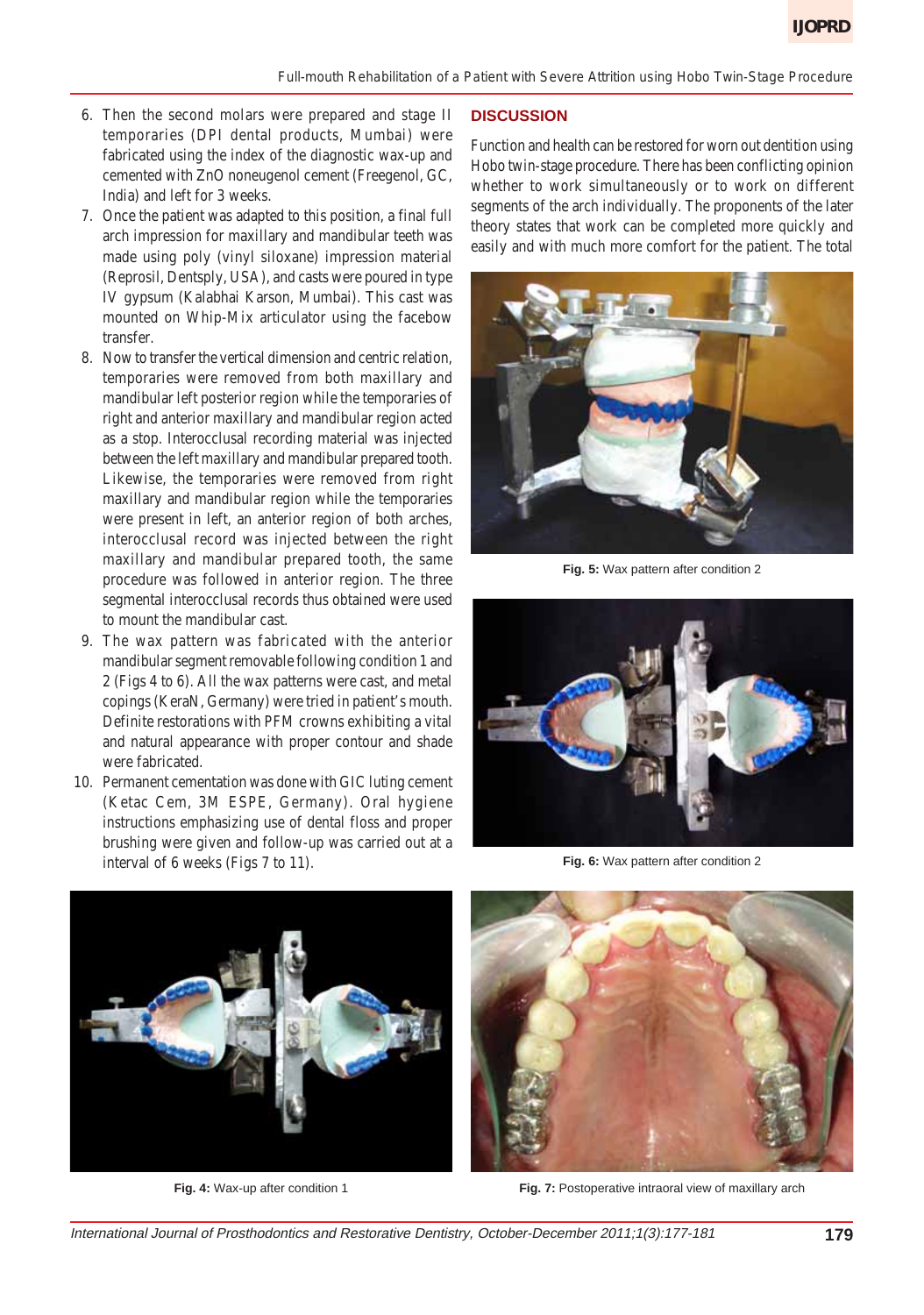

**Fig. 8:** Postoperative intraoral view of mandibular arch



**Fig. 11: Protrusive disocclusion** 



**Fig. 9:** Canine-guided disocclusion during right lateral movement



**Fig. 10:** Balancing side disocclusion during right lateral movement

chairside and laboratory time for rehabilitation is significantly reduced.<sup>5</sup> The disadvantages include restrictions for achieving ideal occlusion when altering the vertical dimension, occlusal plane.

Previously, the condylar path was the principle focus of attention for gnathologists, since it did not change during adulthood and the determination of anterior guidance remained the sole discretion of the dentist. Thus, anterior guidance and the condylar path were considered independent factors. Dawson stated that the condylar path was not a determination of anterior guidance, and that it did not matter whether the anterior path was flat, curved, concave, convex or parabolic, the rotating condyle sliding down the unchanged condylar path permits the lower anterior teeth to follow any number of path variations without interference.<sup>6</sup> While in Pankeymann-Schuyler philosophy anterior guidance is first established followed by restoration of the posterior teeth**.** Functional generated path technique is used to assist waxing of upper posterior restorations but movement of teeth while making FGP compromised registration. Area of freedom between centric relation and intercuspal position was also present.<sup>5</sup>

Recent concepts revealed that anterior guidance influences the working condylar path and even changes when the lateral incisal path deviates from the optimal orbit and supports the hypothesis that anterior guidance and the condylar path are dependent factors. In setting anterior guidance, it is recommended to set the working condyle so that it moves straight outward along the transverse horizontal axis.

In healthy patients, anterior guidance is about 5 degrees steeper than the condylar path in the sagittal plane.<sup>7</sup> When a patient protrudes the mandible, the anterior teeth guide it downward, creating space between the posterior teeth referred to as posterior disclusion. The same phenomenon occurs during lateral movement because the lingual inclination of the maxillary canine is steeper than the condylar path.

The angle of hinge rotation produced by the angular difference between anterior guidance and the condylar path assists posterior disocclusion but is not solely accountable. The angle of hinge rotation contributed to posterior disocclusion for protrusive movement was 0.2 mm on average and 0.5 mm on average for lateral movement on both working and nonworking sides.